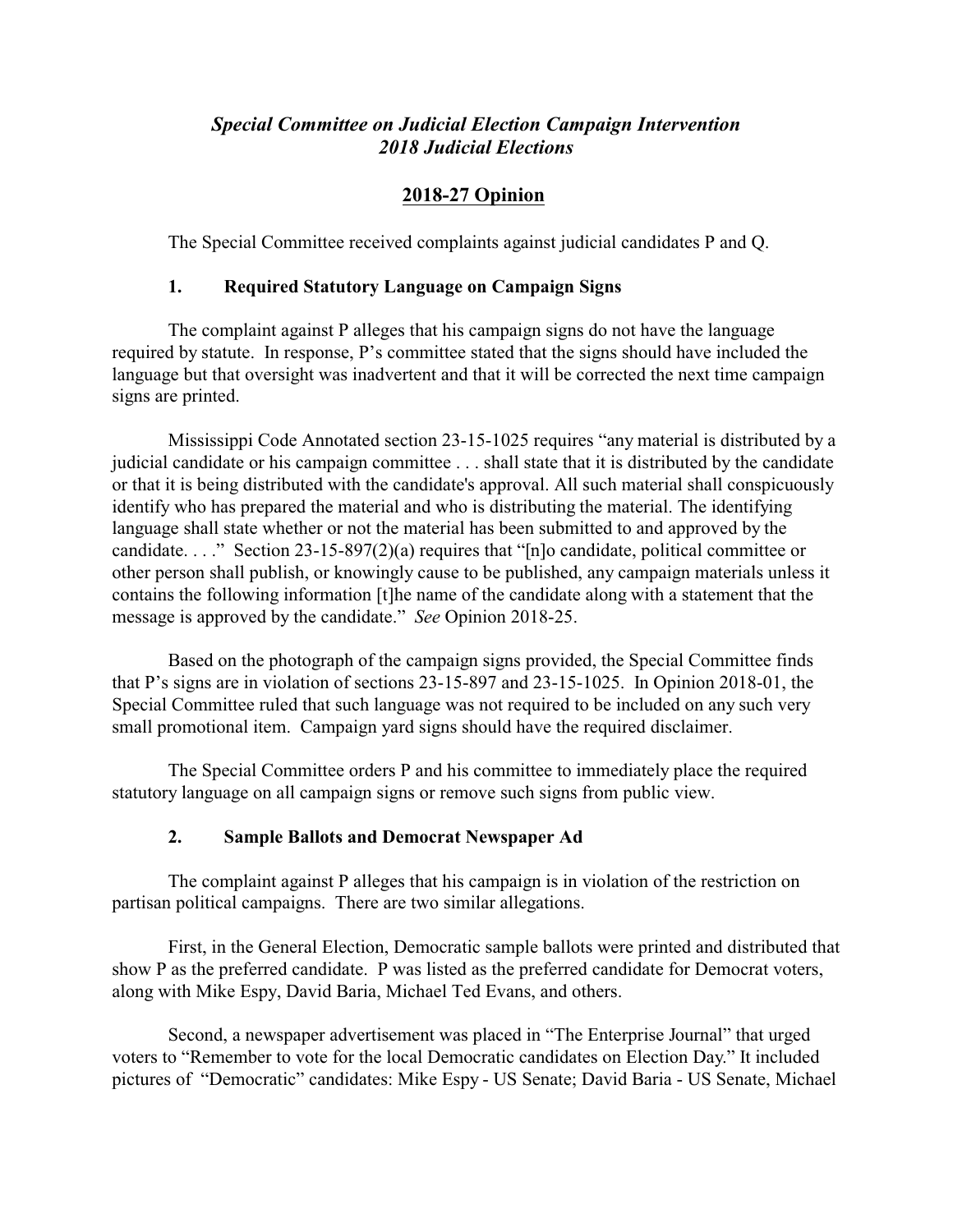Ted Evans - Congress, and P. The advertisement stated that it was paid for by the "Pike County Democratic Party."

Canon 5C(1) of the Code of Judicial Conduct provides that "Judges holding an office filled by public election between competing candidates . . . may, only insofar as permitted by law, . . . identify themselves as members of political parties . . . ." Further, Mississippi Code Annotated section 23-15-976 provides:

A judicial office is a nonpartisan office and a candidate for election thereto is prohibited from campaigning or qualifying for such an office based on party affiliation. [The rest of this statute was declared unconstitutional in *Mississippi Republican Party v. Musgrove*, 3:02CV1578WS (S.D. Miss. 2002)].

The United States Supreme Court and other federal courts have issued decisions on judicial  $elections<sup>1</sup>$ 

Based on the information provided, the Special Committee does not find sufficient evidence to determine that P or his committee are in violation of the Code of Judicial Conduct or Mississippi election laws in the preparation and distribution of sample ballots, even though P was included as the preferred candidate. Nevertheless, the Special Committee orders judicial candidates, their committees and staff to cease and desist in the preparation or distribution of such sample ballots or newspaper advertisements if such includes candidates from a political party.

# **3. Campaign Finance Reporting - By P's Committee**

The complaint alleges P violated campaign finance reporting laws by the failure to report the expense of sample ballots and newspaper ad as an in-kind expenditure.

Mississippi Code Annotated section 23-15-805(a) requires that "[c]andidates . . . and every political committee, which makes reportable . . . expenditures in support of or in opposition to a candidate for any such office . . . shall file all reports required under this article with the Office of the Secretary of State. . . ."

Section 23-15-807(a) requires candidates and political committees to "file reports of contributions and disbursements in accordance with the provisions of this section. . . ." Subsection (b) requires "candidates . . . and political committees making expenditures to

<sup>1</sup> *See Republican Party of Minnesota v. White*, 536 U.S. 765, 122 S.Ct. 2528, 153 L.Ed.2d 694 (2002); *Caperton v. A.T. Massey Coal Co., Inc.*, 129 S.Ct. 2252, 2259, 173 L.Ed.2d 1208 (2009); and *Williams–Yulee v. Fla. Bar*, 135 S.Ct. 1656, 191 L.Ed.2d 570 (2015); *Carey v. Wolnitzek*, 614 F.3d 189 (6th Circuit 2010); *Winter v. Wolnitzek,* 834 F.3d 681, 689 (6 thCir. 2016); *Siefert v. Alexander*, 608 F.3d 974 (7th Circuit 2010), *cert. denied*, 131 S. Ct. 2872 (2011); and *Republican Party of Minnesota v. White*, 416 F.3d 738 (8th Circuit 2005), *cert. denied*, *Dimick v. Republican Party of Minnesota*, 546 U.S. 1157 (2006).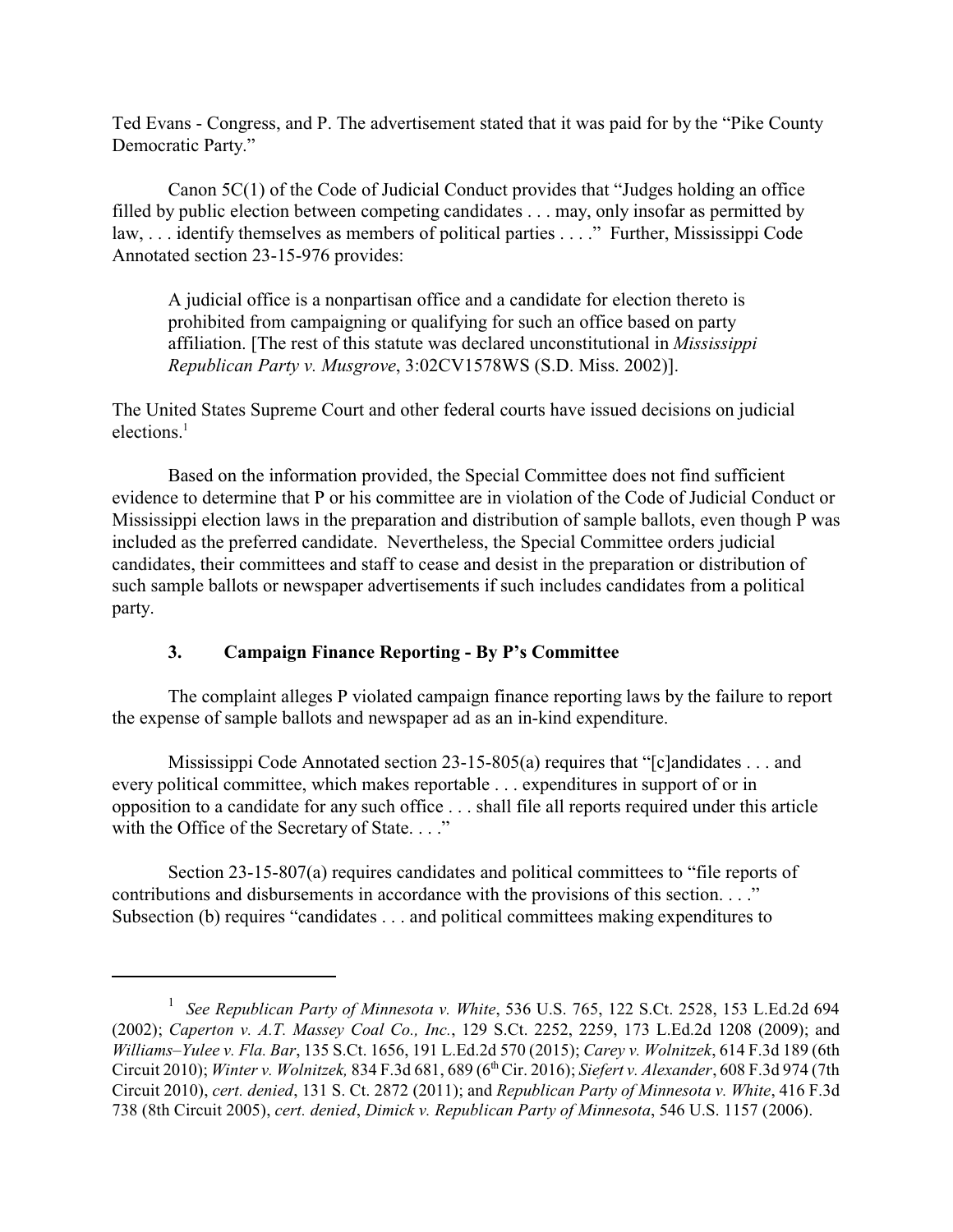influence or attempt to influence voters for or against the nomination for election of one or more candidates . . . shall file . . . reports."<sup>2</sup> Subsection (d) provides:

Each report under this article shall disclose:

- (i) For the reporting period . . . the total amount of all expenditures of the candidate or reporting committee, including those required to be identified pursuant to paragraph (ii) of this subsection  $(d)$ ...
- (ii) The identification of: . . .

. . .

- 2. Each person or organization, candidate or political committee who receives an expenditure, payment or other transfer from the reporting candidate, political committee or its agent, employee, designee, contractor, consultant or other person or persons acting in its behalf during the reporting period when the expenditure, payment or other transfer to the person, organization, candidate or political committee within the calendar year have an aggregate value or amount in excess of Two Hundred Dollars (\$200.00) together with the date and amount of the expenditure;
- (iv) In addition to the contents of reports specified in paragraphs (i), (ii) and (iii) of this subsection (d), each political party shall disclose: ...
	- 1. Each person or political committee who makes a contribution to a political party during the reporting period and whose contribution or contributions to a political party within the calendar year have an aggregate amount or value in excess of Two Hundred Dollars (\$200.00), together with the date and amount of the contribution;
	- 2. Each person or organization who receives an expenditure or expenditures by a political party during the reporting period when the expenditure or expenditures to the person or organization within the calendar year have an aggregate value or amount in excess of Two Hundred Dollars (\$200.00), together with the date and amount of the expenditure;

First, the complaint contends that P's campaign failed to report the expenditures for the sample ballots and the newspaper advertisement as in-kind contributions. The Special Committee does not have sufficient evidence to determine that P or his committee had knowledge of the preparation and distribution of the sample ballots or the newspaper advertisement. As such, the Special Committee does not find P or his committee had a reporting requirement for such third-party expenditures.

<sup>&</sup>lt;sup>2</sup> Section 23-15-801(f) defines expenditures to "include any purchase, payment, distribution, loan, advance, deposit, gift of money or anything of value, made by any person or political committee for the purpose of influencing any . . . election for elective office; and a written contract, promise, or agreement to make an expenditure."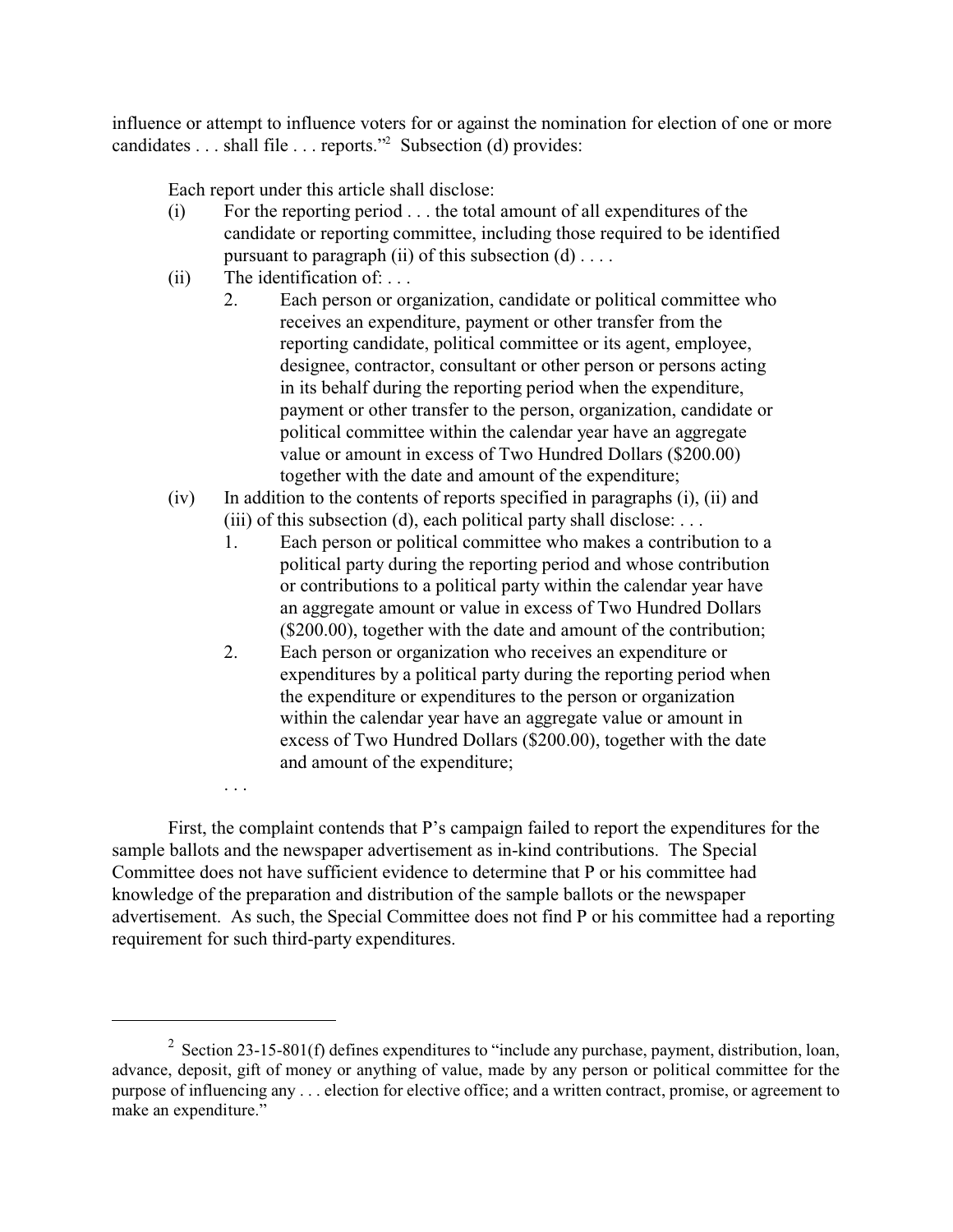Second, the complaint contends that P's campaign failed to properly report expenditures for media purchases. Specifically, the complaint alleges that P's committee failed to report the expenditure of campaign funds on radio advertisements on WFFF-FM Columbia, MS and at WJKX-FM Laurel and Hattiesburg. P's committee provided the following response:

[P]'s campaign has not purchased radio ads. The strategy behind selecting radio stations and placing advertisements is well outside [P]'s expertise. His campaign paid a consultant, [R] Strategies, which created, placed, and paid for the ads. The cost of creation, design, and placement was then billed by the consultant to the campaign committee, which paid the consultant. The payments to the consultant were properly reported. Simply put, the campaign did not report expenditures it did not make. The campaign paid [R] Strategies and has reported those expenditures. That is all the law requires of the campaign: it reports its expenditures, not other people's expenditures."

Section 23-15-807 requires that committees report contributions and expenditures. This statute was recently amended to require additional information. Subsection (d) now requires:

Each report under this article shall disclose: ...

- $(ii)$  The identification of: ...
	- 2. Each person or organization . . . or political committee who receives an expenditure, payment or other transfer from the reporting candidate, political committee or its agent, employee, designee, contractor, consultant or other person or persons acting in its behalf during the reporting period when the expenditure, payment or other transfer to the person, organization, candidate or political committee within the calendar year have an aggregate value or amount in excess of Two Hundred Dollars (\$200.00) together with the date and amount of the expenditure . . . .

Section 23-15-807 requires that P's committee not only report an expenditure to R Strategies. Indeed, R Strategies was the committee's "agent, . . . , contractor, consultant or other person acting on its behalf." Based on the response of P's committee, the Special Committee is of the opinion that section 23-15-807 requires the disclosure of each person or organization or political entity who "receive[d] an expenditure, payment or other transfer" from R Strategies. Thus, the Special Committee finds P's committee in violation of section 23-15-807(d)(ii)(2) and orders P's committee to file an accurate campaign finance report with the Secretary of State's office within twenty-four hours of the release of this opinion and to include such information in all subsequent reports. This report should comply with section  $23-15-807(d)(ii)(2)$  and identify each and every person, organization or political entity who "receive[d] an expenditure, payment or other transfer" from R Strategies.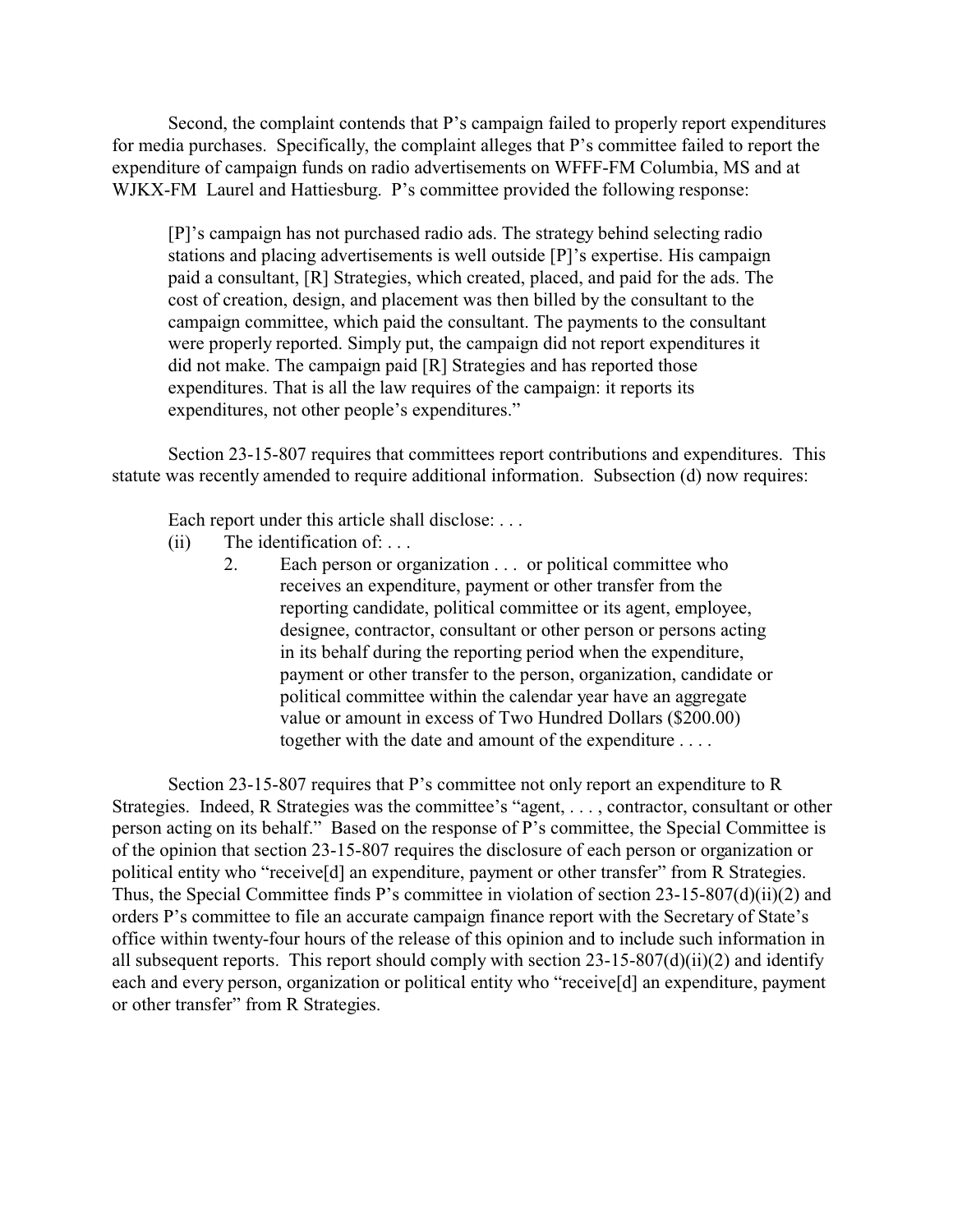#### **4. Campaign Finance Reporting - by Others.**

The complaint also alleges violation of campaign finance reporting laws by the individuals organizations or political parties' failure to report the expense of sample ballots and newspaper advertisement.

Mississippi Code Annotated section 23-15-803 provides:

. . .

- (1) Each political committee shall file a statement of organization which must be received by the Secretary of State no later than forty-eight (48) hours after . . . (b) Having made expenditures aggregating in excess of Two Hundred Dollars (\$200.00).
- (2) The content of the statement of organization of a political committee shall include: (a) The name, address, officers, and members of the committee; (b) The designation of a chair of the organization and a custodian of the financial books, records and accounts of the organization, who shall be designated treasurer; and (c) If the committee is authorized by a candidate, then the name, address, office sought and party affiliation of the candidate.
- (4) In addition to any other penalties provided by law, the Mississippi Ethics Commission may impose administrative penalties against any political committee that fails to comply with the requirements of this section in an amount not to exceed Five Thousand Dollars (\$5,000.00) per violation. The notice, hearing and appeals provisions of Section 23-15-813 shall apply to any action taken pursuant to this subsection (4). The Mississippi Ethics Commission may pursue judicial enforcement of any penalties issued pursuant to this section.

Also, Mississippi Code Annotated section 23-15-805(a) requires that "[c]andidates . . . and every political committee, which makes reportable . . . expenditures in support of or in opposition to a candidate for any such office . . . shall file all reports required under this article with the Office of the Secretary of State. . . ."

The complaint included copies of sample ballots paid for by "Espy for Senate," "Friends of Bennie Thompson," and "Jones County Democratic Executive Committee." The newspaper advertisement indicated that it was paid for by "Pike County Democratic Party." A review of the Mississippi Secretary of State's website – Campaign Finance Filing Search does not indicate that any of these organizations or political committees have filed a required campaign finance report. The Special Committee has determined that such organizations and committees were required to file a report.

 The Special Committee, by copy of this opinion, refers this matter to the Mississippi Ethics Commission to investigate and determine whether these organizations have expended more than \$200 for the benefit of judicial candidate P. If so, these organizations may be prosecuted for violation of section 23-15-803 and 805.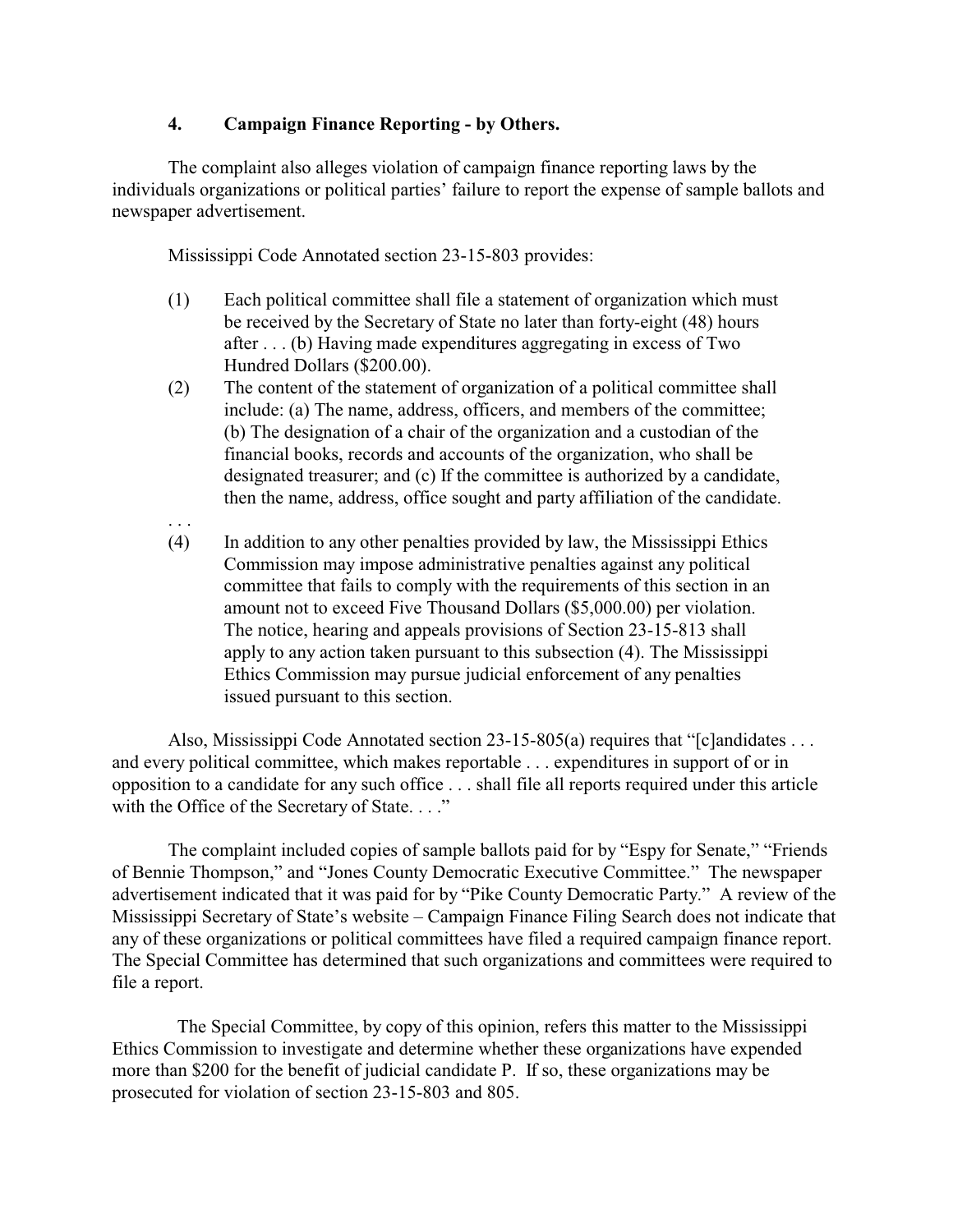#### **5. False and Misleading Statements about the Candidates**

The Special Committee has also received complaints against Q and P alleging that each candidate has made and continues to make false and misleading statements about the other.

Canon  $5(A)(3)(d)(iii)$  provides that a candidate for judicial office "shall not knowingly misrepresent the identity, qualifications, present position or other fact concerning the candidate or an opponent."

There are allegations that each candidate has published or distributed false or misleading campaign material and social media posts.

The complaint against P's campaign complains of a message that "Experience Matters." The message then indicates that P has had 77 cases ruled on by the Mississippi Supreme Court and Court of Appeals, while Q has had 1 case ruled on by the courts. Other material argues that P has "more than 8 times the experience of" Q. Q's campaign argues that these claims are simply false. Instead, Q has an extensive record of "cases ruled on by the Mississippi Supreme Court and Court of Appeals." In fact, he claims "more than 119 cases." The complaint asks that the Special Committee intervene and require P to accurately account for Q's experience or to remove these erroneous references to appellate experience and refrain from misleading voters in a similar fashion going forward.

The complaint against Q's campaign complains that he has a comparison chart that is "intentionally deceptive" and measures "apples to oranges" because it indicates:

| Cases Decided on Appeal | 119   | 75  |
|-------------------------|-------|-----|
| Cases Affirmed          | 81.5% | 22% |

P's campaign has submitted a graphic to the Special Committee that states:

Experience matters. Number of appeals litigated at the Mississippi Supreme Court and the Mississippi Court of Appeals.

| 77 appeals | 1 appeal |
|------------|----------|
|            | Opponent |

Each candidate has decided how to use data and information to establish their claim to be "most qualified." In fact, the two candidates have a different type of experience  $-P$  advocates that he has had more cases on appeal, and Q advocates he has had more success on appeal. The Special Committee is of the opinion that the candidates have a First Amendment right to select their message to the voters. Further, the Special Committee lacks sufficient information to determine the truth or falsity of such claims. Therefore, the Special Committee declines to take action on either of these allegations.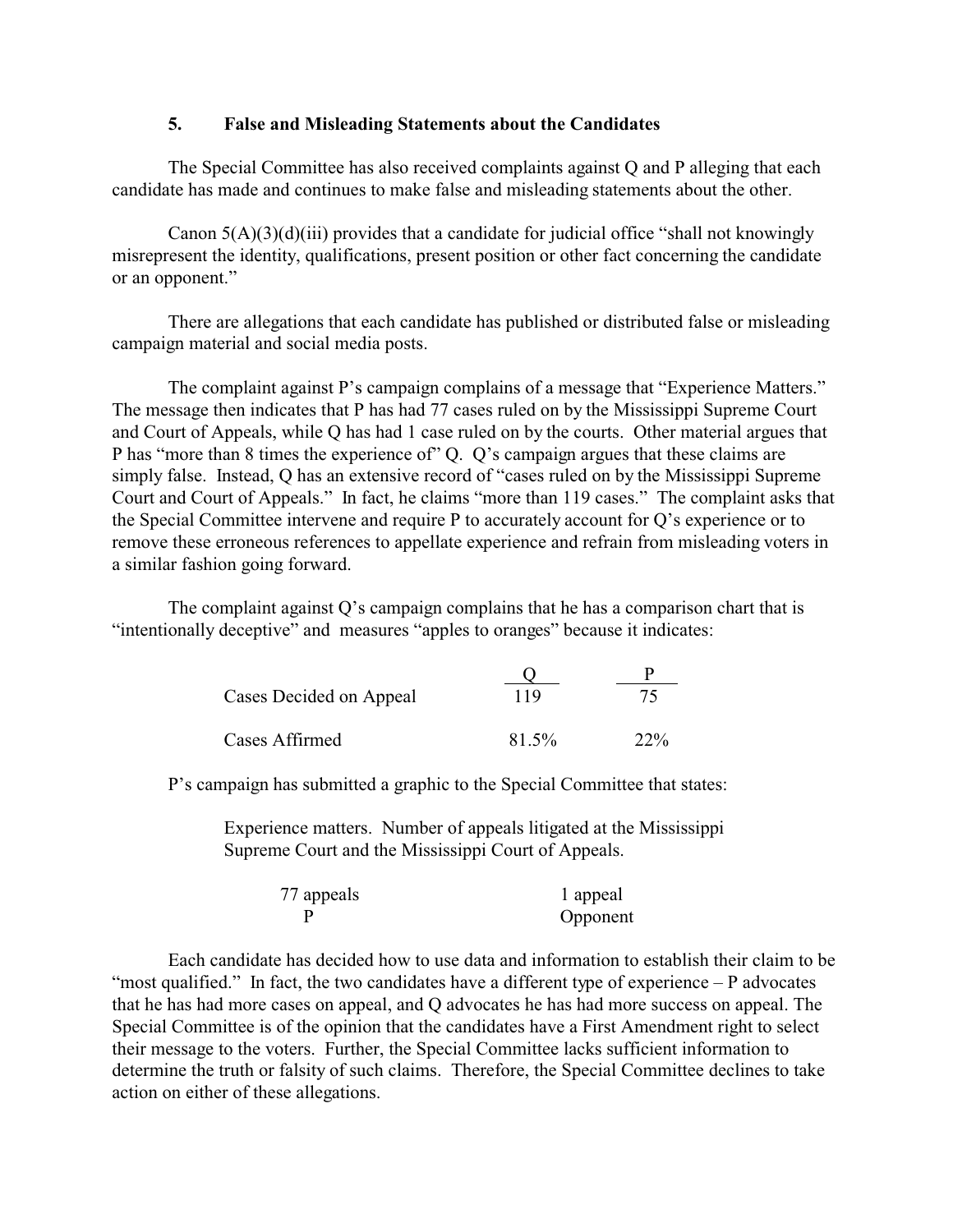## **6. Improper Statements by the Candidates**

The complaint against Q alleges that there were improper statement in recent Facebook posts. The complaint asserts that it was improper for the Q campaign to use the following terms:

- "The Choice: Conservative or Liberal on November  $27<sup>th</sup>$ ."
- P "opposes 2nd Amendment rights."
- Q is "Conservative" and is:
	- 1. Endorsed by business and conservatives,
	- 2. Former Republican Councilman,
	- 3. Pro Family, and
	- 4. Avid Hunter and Outdoorsman.
- This is contrasted P who is listed as "Liberal" and he:
	- 1. Supported Barack Obama,
	- 2. Supported Hillary Clinton,
	- 3. Abortion Defender, and
	- 4. Attacked and opposed 2nd Amendment Rights.

The complaint argues that this post is intentionally misleading and deceptive in violation of Canon 5A(3)(d)(iii). As to the statement that P "opposes 2nd Amendment rights," the complaint alleges it is an unsupported falsehood and it violates Canon 5(C)(3)(d)(iii). Yet, the complaint provided no information from P that would support the complaint.

The complaint also contends that Q's statements that he is "Conservative," is endorsed by business and conservatives, a former Republican Councilman, Pro Family, and an avid hunter and outdoorsman, as contrasted by P who is listed as "Liberal", "Supported Barack Obama," "Supported Hillary Clinton," an "Abortion Defender," and "attacked and opposed 2nd Amendment right, violates the non-partisan requirement of judicial elections and appears to commit Q to a position regarding a case or issue that is likely to come before the Mississippi Court of Appeals.

Canon  $5C(3)(d)$  provides that a candidate for judicial office shall not: "(i) make pledges or promises of conduct in office other than the faithful and impartial performance of the duties of the office(ii) make statements that commit or appear to commit the candidate with respect to cases, controversies or issues that are likely to come before the court; or (iii) knowingly misrepresent the identity, qualifications, present position or other fact concerning the candidate or an opponent." The Commentary adds:

Section 5A(3)(d)(i) prohibits a candidate for judicial office making pledges or promises to decide cases in any particular way and statements committing the candidate with respect to cases, controversies or issues likely to come before the court on which the candidate will serve if elected. This section does not prohibit or limit a candidate's freedom to announce the candidate's current views on issues so long as the announcement does not bind the candidate to maintain those views after election. See Republican Party of Minn. v. White, 536 U.S. 765 (2002)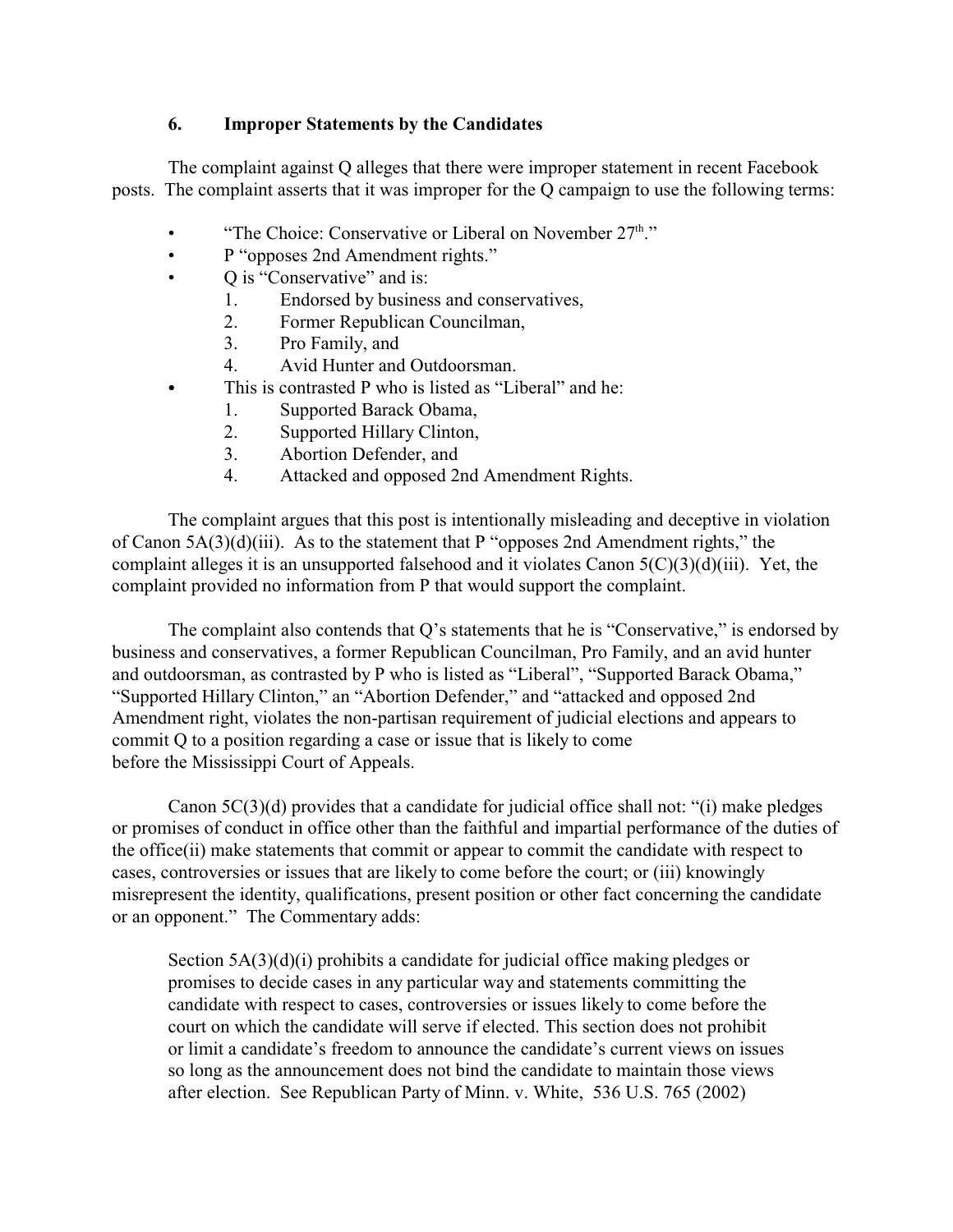(declaring unconstitutional restrictions in the Minnesota Code of Judicial Conduct on the announcement of views on legal and political issues.) The comparable offending language, referred to as the "announce clause", formerly appeared in our Code of Judicial Conduct, but was removed with the revision of the code on April 4, 2002. . . . .

Section  $5A(3)(d)(ii)$  prohibits a candidate for judicial office making statements that appear to commit the candidate regarding cases, controversies or issues likely to come before the court. As a corollary, a candidate should emphasize in any public statement the candidate's duty to uphold the law regardless of the candidate's personal views. . . .

Section 5A(3)(d) applies to any statement made in the process of securing judicial office . . . See also Rule 8.2 of the Mississippi Rules of Professional Conduct. Phrases such as "tough on crime," "soft on crime," "pro-business," "antibusiness," "pro-life," "pro-choice," or in any similar characterizations suggesting personal views on issues which may come before the courts, when applied to the candidate or an opponent, may be considered to be prohibited by Section 5A(3)(d) only when used in a context which contain a pledge or promise to decide cases in a particular manner.

The Special Committee is of the opinion that the claims made in the Facebook post are protected speech under the First Amendment. Further, the Special Committee is of the opinion that the issues relating to abortion and the  $2<sup>nd</sup>$  Amendment are not pledges or promises to decide cases in any particular way or statements committing the candidate with respect to cases, controversies or issues likely to come before the Court of Appeals.

As to the statement that Q claims to be a "Republican" Councilman, the Special Committee issued Opinion 2018-10 where the Special Committee determined that it was a true and accurate statement of a position that the Candidate previously held. Here, the statement is allowed under Opinion 2018-10.